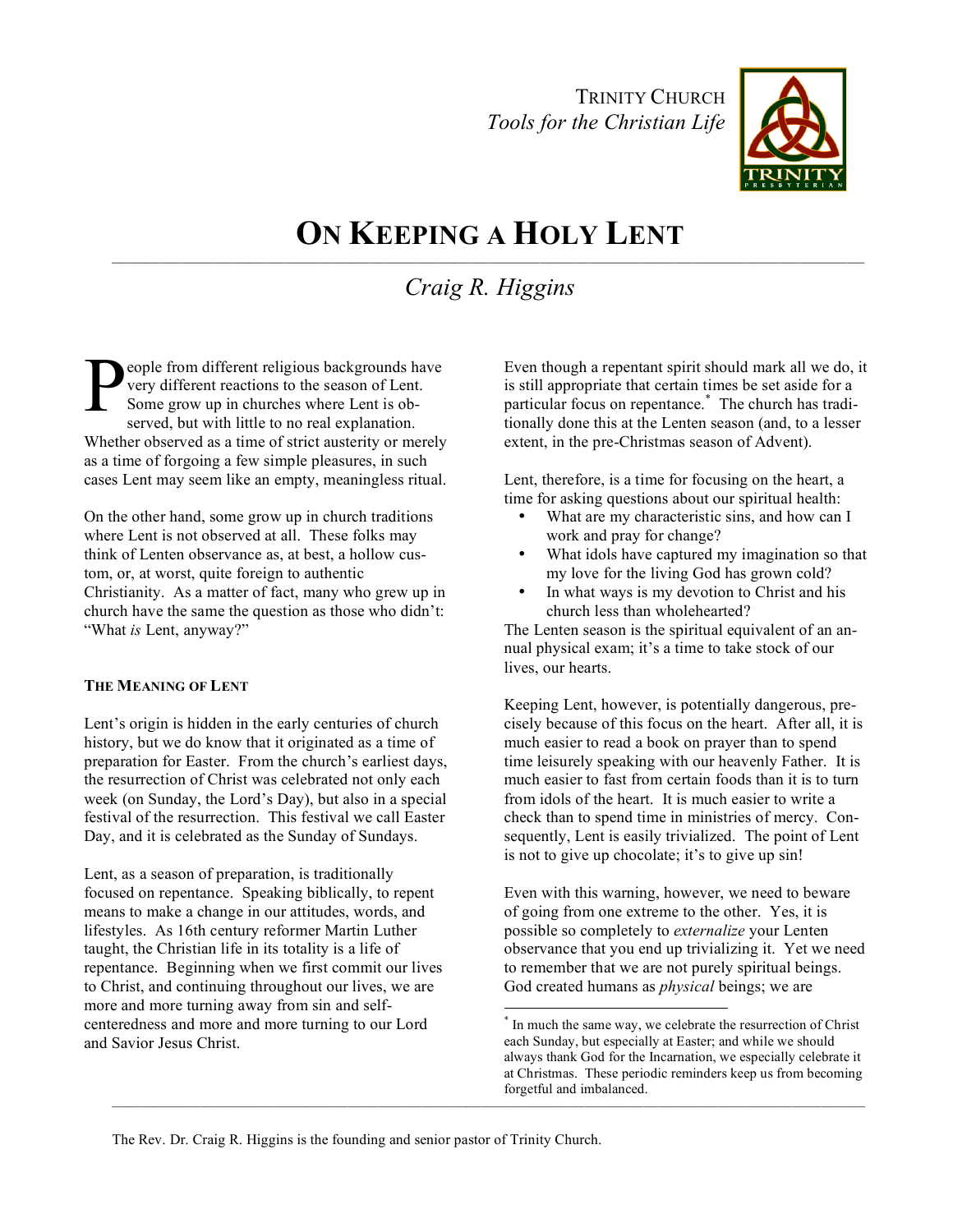psychosomatic creatures, a "nexus of body and soul."<sup>\*</sup> What we do physically has an effect on us spiritually and we neglect this principle to our peril.

For example, it is unquestionably true that my attitude in prayer is more important that my posture in prayer. However, sometimes being in a physical posture of humility—kneeling in prayer—helps me get in the right frame of mind. It shouldn't surprise us in the least that there is a connection between the physical and spiritual; it simply reflects how God created us. That's why, at the center of Christian worship, God gave us the sacraments, baptism and the Eucharist simple physical rites involving water, bread, and wine, but rites that communicate to us the most profound of spiritual realities. That's also why, in the pages of Holy Scripture and throughout the history of the church, we find many physical acts and postures † designed to help us worship, to help us pray, to help us in our spiritual growth.

Recognizing this God-created link between the physical and the spiritual, the Lenten season has historically included a physical element, specifically fasting and other acts of self-denial. We'll deal with these more fully below.

#### **SHOULD WE OBSERVE LENT?**

I am sometimes asked why churches should observe Lent at all. Well, I certainly agree that of all the seasons of the church year Lent is the most-often trivialized. Consequently, some churches (including some Presbyterian churches) do not observe the season. There are, however, two good reasons for keeping this tradition:

First, this is a *wise* tradition. Realizing that repentance should characterize the totality of the Christian life, we should see the practical wisdom in setting aside time especially for this purpose. Just as a baseball player may work at staying in shape year round but still give special attention to conditioning before the start of spring training, so we may find great spiritual benefits in setting aside a few weeks to give special attention to the state of our souls.

Second, it is right that we *honor* the traditional wisdom of the church, and Lent is a tradition that the church has observed for centuries. Inasmuch as the Holy Spirit has been present throughout church history, guiding God's people into an ever-increasing awareness of biblical truth, we believe that it is foolhardy to disregard history and constantly to try to "reinvent the wheel." We dishonor our spiritual ancestors when we casually disregard their wisdom.

Are Christians required to observe Lent? Strictly speaking, no; Presbyterians have long emphasized that our consciences are bound to Scripture alone, and there is no biblical mandate to celebrate Lent. But countless generations of Christians have found this a helpful tool, and if we are wise we will listen to them.

### **WHEN IS LENT?**

The Lenten season begins on Ash Wednesday and lasts until Holy Saturday, the Saturday before Easter Day. The last week of Lent is called Holy Week, which includes both Maundy Thursday (commemorating the institution of the Eucharist) and Good Friday (commemorating the crucifixion of our Lord).

Reminiscent of Jesus' fasting for forty days in the wilderness, the Lenten season, not counting Sundays, lasts forty days. Sundays are not included because the Lord's Day, according to church tradition, is never a fast day but always a *feast* day—a celebration of the resurrection. Therefore, during Lent the Lord's Days are listed as Sundays *in* Lent, not Sundays *of* Lent.

#### **HOW CAN I (& MY FAMILY) KEEP A HOLY LENT?**

Traditionally, the Lenten season is observed in four basic (and often overlapping) ways:

*Self-examination*. As we've discussed, this is central to the traditional Lenten observance. Use this time to ask yourself some hard questions about your spiritual life, your spiritual maturity. ‡ If you're married, ask your spouse to give you his or her evaluation of your spiritual health. Many Christians have a Christian friend, or a small group of fellow believers, who have agreed to hold them accountable. If you don't have an accountability group or partner, Lent might be a good time to initiate such a relationship. Parents—especially fathers—could use Lent as time to spend more time with their children individually, trying to understand

 <sup>\*</sup> This phrase comes from Dr. Jack Collins of Covenant Theological Seminary in St. Louis.<br><sup>†</sup> The list could be quite long, such as standing for prayer and

praise, bowing one's head and closing one's eyes for prayer. Two practices not generally practiced by Presbyterians also come to mind: Lifting up one's hands for prayer and praise is seen in both Scripture and history. And making the sign of the cross, while post-biblical, has a long history (yes, even in Protestant circles!).

<sup>&</sup>lt;sup>‡</sup> See the questions at the end of this paper for a place to start.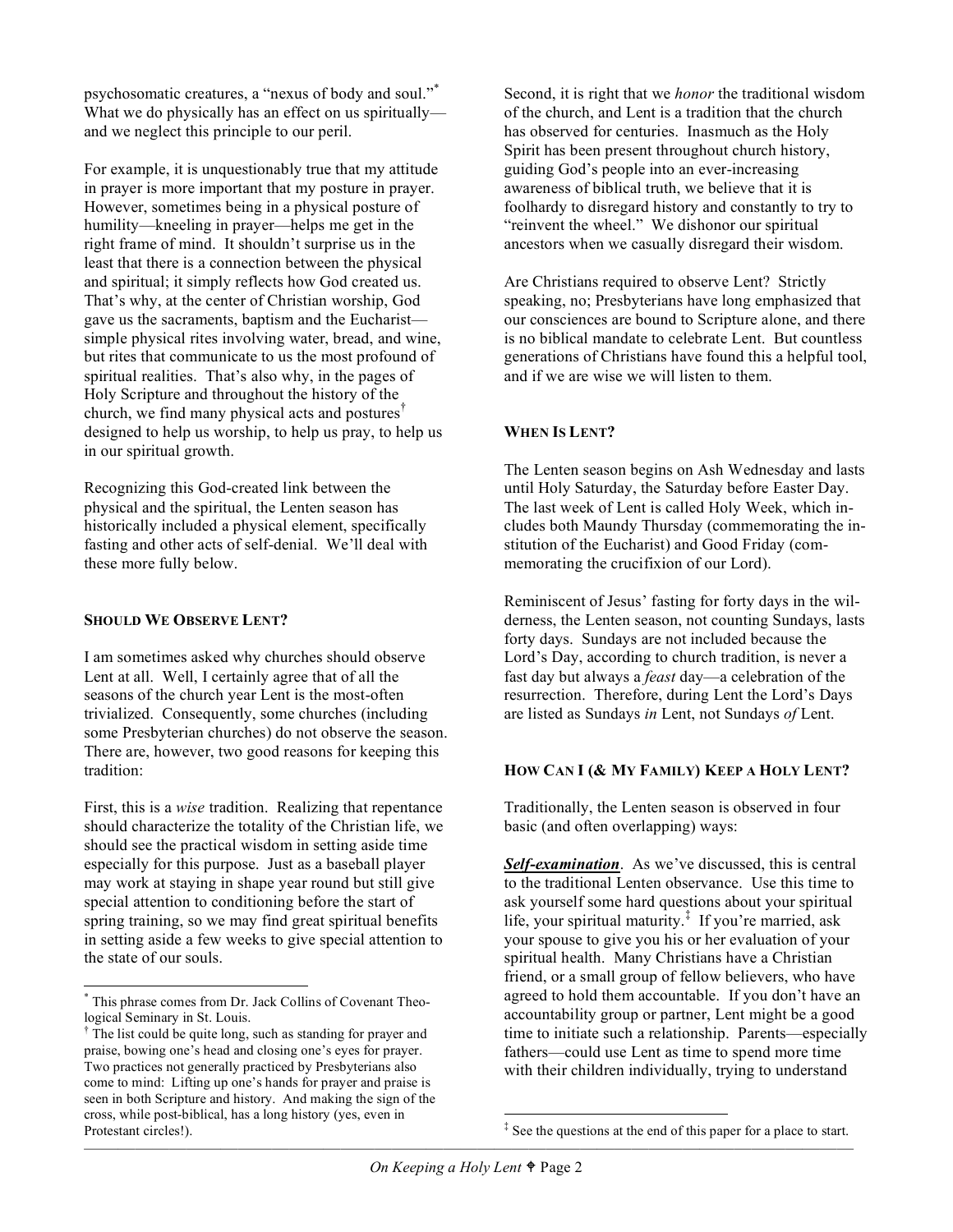their particular spiritual struggles and providing them encouragement.

With all this emphasis on self-examination, however, it is crucial to keep your focus on Jesus: All of us are more sinful and helpless than we would've ever dared admit, yet in Christ we are more accepted and forgiven than we would've ever dared hope. Be careful that your self-examination is centered on this good news. There is always the danger of falling into morbid introspection, which can lead to despair over your own spiritual health and to a harsh legalism toward others.

*Self-denial*. The Lenten season traditionally is also a time for acts of self-discipline and self-denial, a time to remind ourselves that we do not live by bread alone. Self-denial helps us remember what is so beautifully signified in the Eucharist—that Jesus is the true bread of life, our only source of strength and sustenance.

The two major fast days of the traditional church year—Ash Wednesday and Good Friday—both occur during the Lenten season. Traditionally, the other days of Lent—except Sundays, of course<sup>\*</sup>—are marked by other acts of self-denial. Some common examples would be giving up one meal a day or giving up a particular food. Self-denial, however, doesn't always involve what we eat; some people may work on other habits, seeking better to use their time. (I've known some people to fast from watching too much television.) For families in this dangerously frenetic culture, Lent would be certainly be an appropriate time to cut back on the seemingly endless flow of activities and spend time worshipping, praying, and learning together.

Since fasting is so unfamiliar to many in our culture, it is wise to consult with a pastor or other spiritual leader before making any decisions in this area. (Some people, of course—such as expectant or nursing mothers, the sick, and those on special diets—should not fast.) Before you begin fasting, I would recommend that you look at what the Scriptures say about the practice (see especially Matthew 6), and perhaps get some guidance from good books on the subject. † And again, remember that there is nothing magic in these spiritual disciplines; they are tools to help you grow closer to Christ.

*Acts of compassion*. The Lenten season is a particularly appropriate time to ask God to fill you with compassion for the poor and oppressed and to put this into practice in concrete ways. This can take many practical forms. For example, there are Christians who give up one meal a day as a Lenten discipline, and then give the money they've saved by doing so to the poor. Many churches—including ours—have an Easter offering for ministries of mercy, so money saved during Lent could be given at that time.

There are many ways in which families can practice compassion during Lent. In your neighborhood, there may be a poor family you could help (with or without drawing attention to yourselves). Or maybe you know an older person who lives alone who could use some help around the house—or would simply like having a friend. Some families save their loose change or forego some simple expenditures, then give the money to the poor. Lent can be an excellent opportunity to teach our children the value of compassion. ‡

*Using the means of grace*. Finally, the Lenten season is a time for renewing our focus on the means of grace—a focus that all-too-easily fades when not given adequate attention. Historically, the church has said there are three means of grace—three instruments through which God helps us grow to be more and more like Christ: the Scriptures, prayer, and the sacraments.

If regular times of prayer and Bible study have never been a part of your life (or if they once were but have become less so) then Lent is a wonderful opportunity to begin these life-changing practices. There are scores of lectionaries and Bible-reading plans out there; talk with a pastor or mature Christian to help you find one right for you; § there are also many helpful aids for developing a consistent life of prayer. The Lenten season would also be a good time to get involved in a small group—a practice that generations of Christians have commended as key to their spiritual growth. And if your family doesn't have a time of worship together, Lent is a great time to start—and then keep going the rest of the year!

In our individualistic culture, it is all too easy to lose sight of the fact that Christianity is a *communal* faith, that the center of Christian life is not private religious devotion but corporate worship, gathering with fellow believers to sing, pray, and receive Holy Communion. There are many today who identify themselves as

 <sup>\*</sup> The traditional church calendar sometimes has <sup>a</sup> few other "feast days" during Lent as well.<br> $^{\dagger}$  An excellent discussion on fasting and other spiritual disci-

plines is found in Donald S. Whitney, *Spiritual Disciplines for the Christian Life* (NavPress, 1991).

 <sup>‡</sup> For more ideas on building compassion as <sup>a</sup> value in your family, see John & Susan Yates, *What Really Matters at Home: Eight Crucial Elements for Building Character in Your Family* (Word, 1992), especially chapter 5.<br> $\frac{1}{3}$  A "daily office lectionary" with readings from both Old and

New Testaments is printed in the Trinity Church bulletin each week.